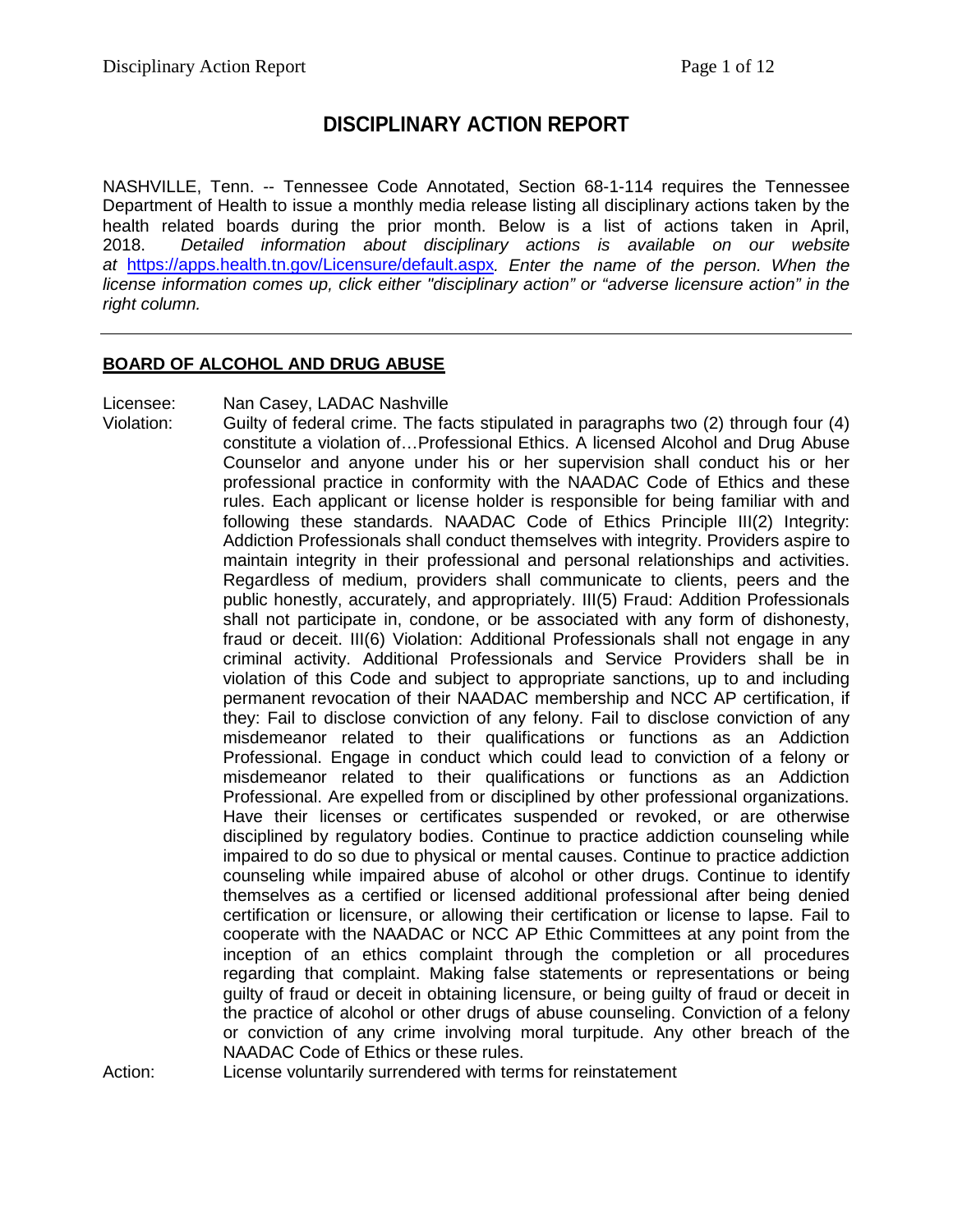# **BOARD OF CHIROPRACTIC EXAMINERS**

| Licensee:                 | Nicole Marie Barton, DC, Lebanon                                                                                                                                                                                                                                                     |  |
|---------------------------|--------------------------------------------------------------------------------------------------------------------------------------------------------------------------------------------------------------------------------------------------------------------------------------|--|
| Violation:                | Failed to timely renew license and practicing on an expired license                                                                                                                                                                                                                  |  |
| Action:                   | Assessed civil penalty of \$500.00                                                                                                                                                                                                                                                   |  |
| Licensee:                 | James Alick Dawes, DC Murfreesboro                                                                                                                                                                                                                                                   |  |
| Violation:                | Failed to timely renew license and practicing on an expired license                                                                                                                                                                                                                  |  |
| Action:                   | Assessed civil penalty of \$2,000.00                                                                                                                                                                                                                                                 |  |
| Licensee:                 | Kevin James Gocha, DC Lafayette                                                                                                                                                                                                                                                      |  |
| Violation:                | Failed to timely renew license and practicing on an expired license                                                                                                                                                                                                                  |  |
| Action:                   | Assessed civil penalty of \$1,500.00                                                                                                                                                                                                                                                 |  |
| Licensee:<br>Violation:   | Cassie A. Major, D.C., Nashville<br>Guilty of practicing on expired license. Immoral, unethical, unprofessional or<br>dishonorable conduct. Gross health care liability or a pattern of continued or<br>repeated health care liability, ignorance, negligence or incompetence in the |  |
| Action:                   | course of chiropractic practice.<br>License reprimanded; assessed with civil penalties of \$6,500 and costs not to<br>exceed \$1,000                                                                                                                                                 |  |
| Licensee:                 | Angela Michelle Morrison, CTA Knoxville                                                                                                                                                                                                                                              |  |
| Violation:                | Failed to timely renew license and practicing on an expired license                                                                                                                                                                                                                  |  |
| Action:                   | Assessed civil penalty of \$300.00                                                                                                                                                                                                                                                   |  |
| Licensee:                 | Raymond F. Roddy, DC Chattanooga                                                                                                                                                                                                                                                     |  |
| Violation:                | Failed to timely renew license and practicing on an expired license                                                                                                                                                                                                                  |  |
| Action:                   | Assessed civil penalty of \$1,000.00                                                                                                                                                                                                                                                 |  |
| Licensee:                 | Earl David Smith, DC Chattanooga                                                                                                                                                                                                                                                     |  |
| Violation:                | Failed to timely renew license and practicing on an expired license                                                                                                                                                                                                                  |  |
| Action:                   | Assessed civil penalty of \$2,000.00                                                                                                                                                                                                                                                 |  |
| Licensee:                 | Michael D. Young, DC Nashville                                                                                                                                                                                                                                                       |  |
| Violation:                | Failed to timely renew license and practicing on an expired license                                                                                                                                                                                                                  |  |
| Action:                   | Assessed civil penalty of \$2,500.00                                                                                                                                                                                                                                                 |  |
| <b>BOARD OF DENTISTRY</b> |                                                                                                                                                                                                                                                                                      |  |

# Licensee: Lori Marie Adamson, DDS, Nashville<br>Violation: Failure to obtain two hours of contin Failure to obtain two hours of continuing education in the subject of controlled substance prescribing Action: Assessed civil penalty in the amount of \$600.00 and providing proof of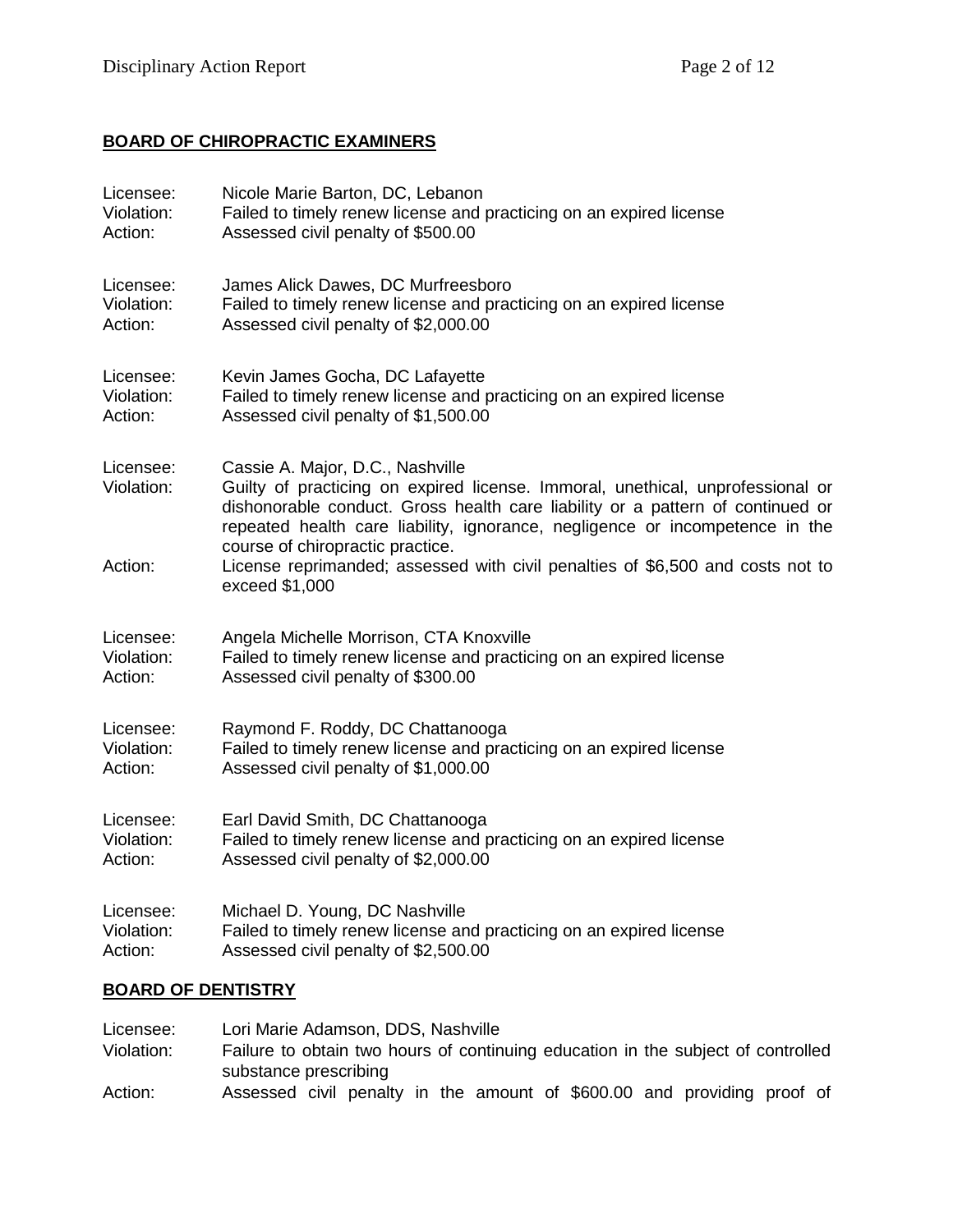|                                    | completion of the two hours of continuing education in the subject of controlled<br>substance prescribing                                                                                                                                                                                                     |  |
|------------------------------------|---------------------------------------------------------------------------------------------------------------------------------------------------------------------------------------------------------------------------------------------------------------------------------------------------------------|--|
| Licensee:<br>Violation:            | Morris Alexander, DDS, Franklin<br>Failure to maintain sufficient continuing education credits. Obtain a minimum of<br>four hours of continuing education in the subject of anesthesia and/or sedation<br>as part of the required forty hours of continuing education for dental licensure                    |  |
| Action:                            | License reprimanded with terms; assessed civil penalty of \$400.00                                                                                                                                                                                                                                            |  |
| Licensee:<br>Violation:<br>Action: | Alexis Faith Allen, DA, Castilian Springs<br>Practicing as a registered dental assistant on a lapsed license<br>Assessed civil penalty in the amount of \$100.00                                                                                                                                              |  |
| Licensee:<br>Violation:<br>Action: | Christopher Anderson, DDS, Tullahoma<br>Failed to maintain sufficient continuing education credits for 2015/2016<br>License reprimanded; assessed civil penalty of \$400.00                                                                                                                                   |  |
| Licensee:<br>Violation:            | Kaitlin Michelle Borst, DA, Philadelphia<br>Failure to obtain twenty-four hours of continuing education with two hours in the<br>subject of chemical dependency and maintain a current CPR certification                                                                                                      |  |
| Action:                            | Assessed civil penalty in the amount of \$150.00 and providing proof of<br>completion of the twenty-four hours of continuing education with two hours in<br>the subject of chemical dependency and maintain a current CPR certification                                                                       |  |
| Licensee:<br>Violation:            | Dora Faye Brown, DA, Gallatin<br>Failure to obtain twenty-four hours of continuing education with two hours in the<br>subject of chemical dependency and maintain a current CPR certification                                                                                                                 |  |
| Action:                            | Assessed civil penalty in the amount of \$150.00 and providing proof of<br>completion of the twenty-four hours of continuing education with two hours in<br>the subject of chemical dependency and maintain a current CPR certification                                                                       |  |
| Licensee:<br>Violation:            | Cheryl Ann Carter, DA, Byhalia MS<br>Failure to obtain four hours of continuing education credits which include two<br>hours in the subject of chemical dependency and maintain a current CPR<br>certification                                                                                                |  |
| Action:                            | Assessed civil penalty in the amount of \$150.00 and providing proof of<br>completion of four hours of continuing education credits which include two hours<br>in the subject of chemical dependency and maintain a current CPR certification                                                                 |  |
| Licensee:<br>Violation:<br>Action: | Kristie Lynn Champion, DA, Lebanon<br>Failure to obtain 4.5 hours of continuing education credits<br>Assessed civil penalty in the amount of \$150.00 and providing proof of<br>completion of 4.5 hours of continuing education credits                                                                       |  |
| Licensee:<br>Violation:            | Morna Christian-Staffel, DDS Fort Worth, Texas<br>Habitual intoxication or personal misuse of any drugs or the use of intoxicating<br>liquors, narcotics, controlled substances, controlled substance analogues or other<br>drugs or stimulants, such as, but not limited to, nitrous oxide sedation, in such |  |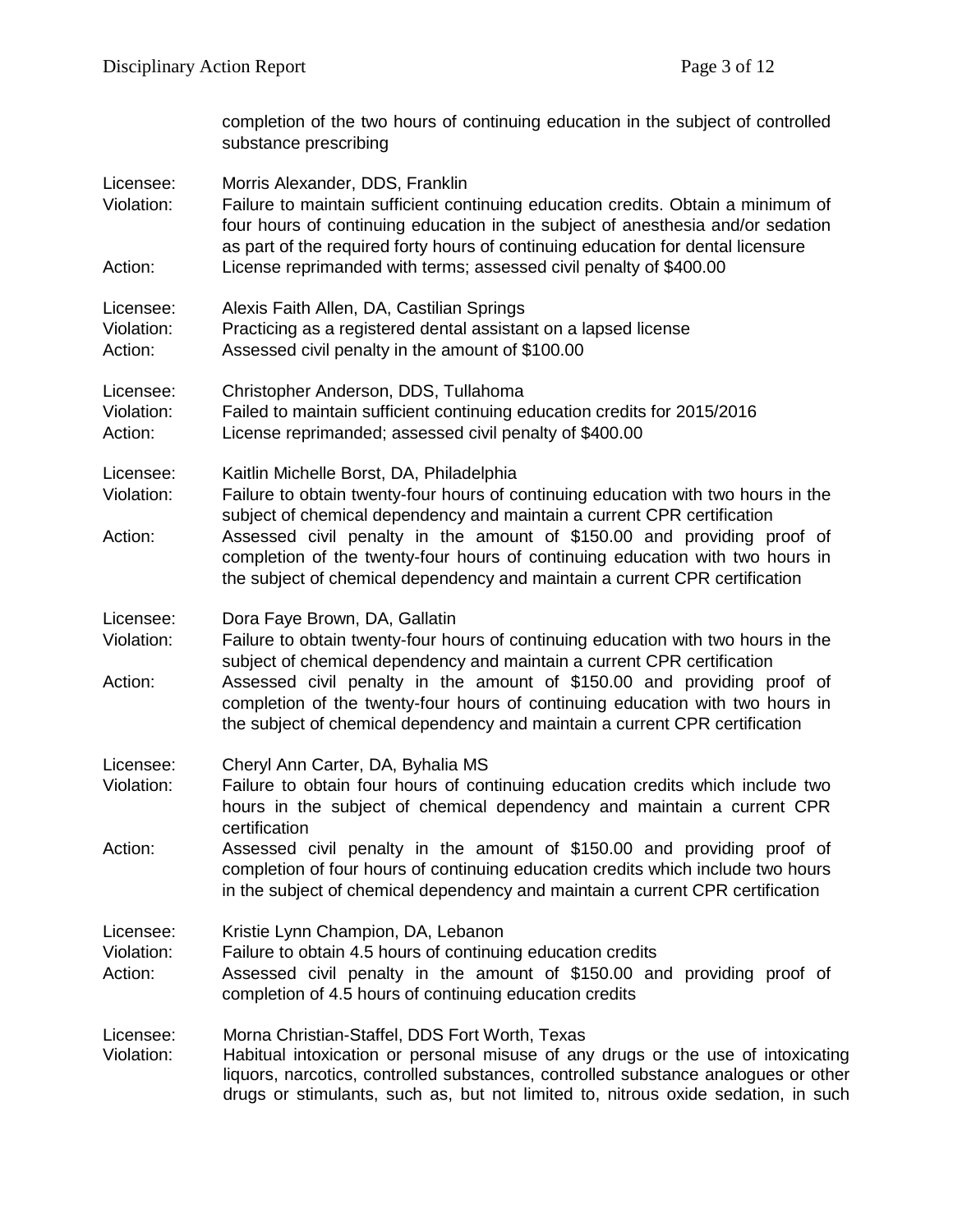| Action:                            | manner as to adversely affect the person's ability to practice dentistry, dental<br>hygiene or as a registered dental assistant.<br>License indefinitely suspended with terms and assessed with costs associated<br>with the prosecution of this matter                                                                                                                                                                                                                                                                                                                                                                                                                                                                                                                                                                                                   |  |
|------------------------------------|-----------------------------------------------------------------------------------------------------------------------------------------------------------------------------------------------------------------------------------------------------------------------------------------------------------------------------------------------------------------------------------------------------------------------------------------------------------------------------------------------------------------------------------------------------------------------------------------------------------------------------------------------------------------------------------------------------------------------------------------------------------------------------------------------------------------------------------------------------------|--|
| Licensee:<br>Violation:<br>Action: | Alyssa Nantz Clayton, DH, La Vergne<br>Practicing as a dental hygienist on a lapsed license<br>Assessed civil penalty of \$150.00                                                                                                                                                                                                                                                                                                                                                                                                                                                                                                                                                                                                                                                                                                                         |  |
| Licensee:<br>Violation:<br>Action: | Stephanie Coleman, RDA Memphis<br>Failed to properly maintain sufficient continuing education credits. Beginning<br>January 3, 2003, each registered dental assistant must successfully complete<br>twenty four hours of continuing education in courses approved by the Board<br>during the two (2) calendar years (January 1 <sup>st</sup> of an odd-numbered year through<br>December 31 <sup>st</sup> of the subsequently even-numbered year) that precede the<br>registration renewal year. At least two hours of the twenty-four hour requirement<br>shall pertain to chemical dependency education. Any dentist, dental hygienist, or<br>dental assistant who fails to obtain the required continuing education hours<br>and/or CPR training may be subject to disciplinary action.<br>License is revoked; assessed costs not to exceed \$1,000.00 |  |
| Licensee:<br>Violation:<br>Action: | Candace Faith Cooke, DA, Cane Ridge<br>Failure to obtain nine hours of continuing education and a CPR certification<br>Assessed civil penalty in the amount of \$150.00 and providing proof of<br>completion of nine hours of continuing education credits hours and maintain a<br>current CPR certification                                                                                                                                                                                                                                                                                                                                                                                                                                                                                                                                              |  |
| Licensee:<br>Violation:<br>Action: | Eliza Victoria Cueto, DA, White Pine<br>Failure to maintain a current CPR certification<br>Assessed civil penalty in the amount of \$150.00 and providing proof of a current<br><b>CPR</b> certification                                                                                                                                                                                                                                                                                                                                                                                                                                                                                                                                                                                                                                                  |  |
| Licensee:<br>Violation:<br>Action: | Adam Davis, DDS Mt. Juliet<br>Failed to maintain current certification in ACLS (a pediatric dentist may<br>substitute PALS)<br>License reprimanded with terms; assessed civil penalty of \$400.00                                                                                                                                                                                                                                                                                                                                                                                                                                                                                                                                                                                                                                                         |  |
| Licensee:<br>Violation:<br>Action: | Tiffany Nicole Dean, DA, Memphis<br>Failure to obtain twenty-four hours of continuing education with two hours in the<br>subject of chemical dependency and maintain a current CPR certification<br>Assessed civil penalty in the amount of \$150.00 and providing proof of<br>completion of the twenty-four hours of continuing education with two hours in<br>the subject of chemical dependency and maintain a current CPR certification                                                                                                                                                                                                                                                                                                                                                                                                               |  |
| Licensee:<br>Violation:<br>Action: | Christina Stacy Defur, DA, Maryville<br>Failure to obtain sixteen hours of continuing education with two hours in the<br>subject of chemical dependency and maintain a current CPR certification<br>Assessed civil penalty in the amount of \$150.00 and providing proof of                                                                                                                                                                                                                                                                                                                                                                                                                                                                                                                                                                               |  |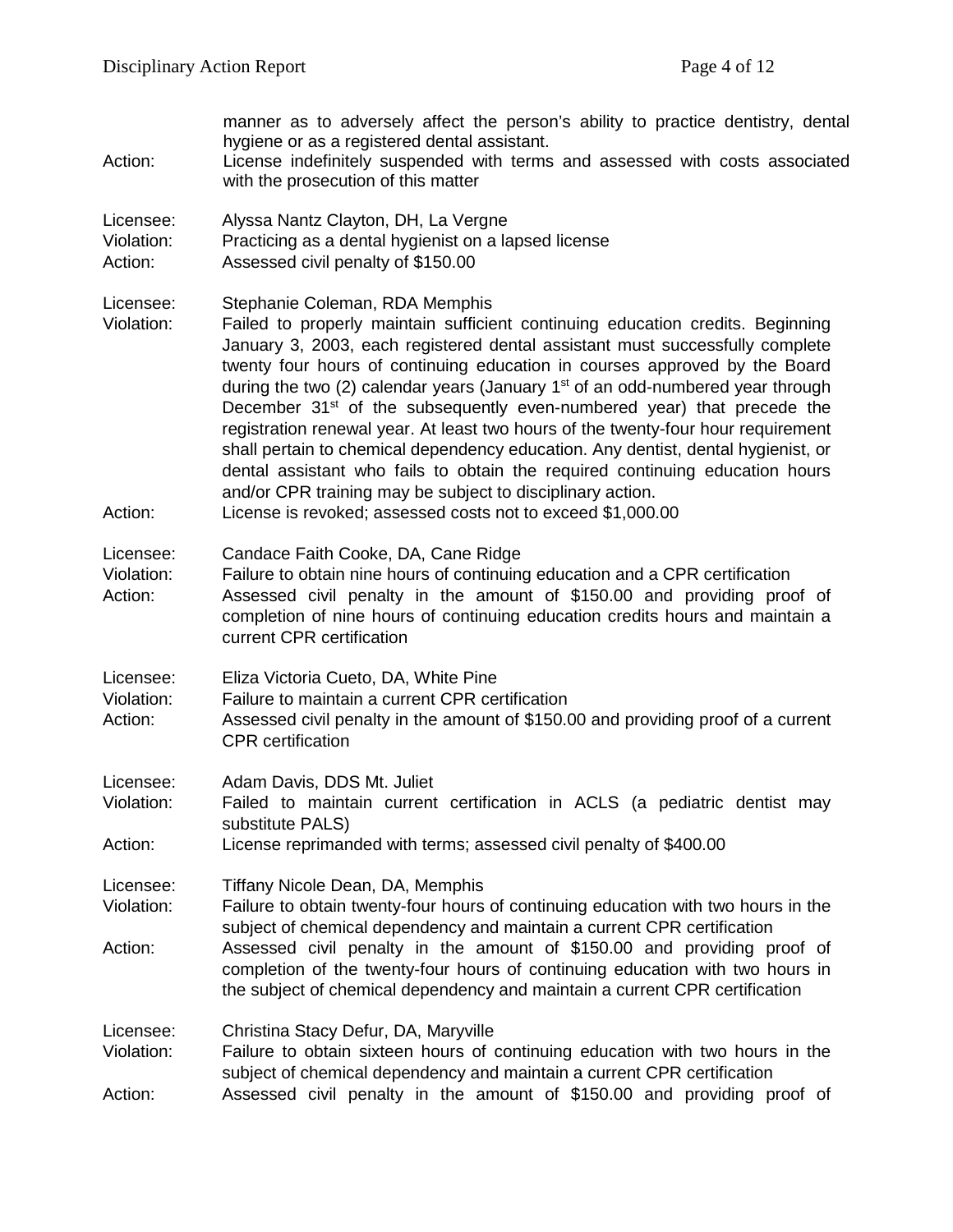completion of the sixteen hours of continuing education with two hours in the subject of chemical dependency and maintain a current CPR certification

- Licensee: Angela M. Garrett, DA, Knoxville
- Violation: Failure to obtain twenty-four hours of continuing education with two hours in the subject of chemical dependency
- Action: Assessed civil penalty in the amount of \$150.00

Licensee: Eleanor A. Gill, DDS Olive Branch, MS

- Violation: Failure to comply with out of state discipline. Disciplinary action against a person licensed to practice dentistry or dental hygiene or registered to practice as dental assistant by another state or territory of the United States for any acts or omissions that would constitute grounds for discipline of a person licensed or registered in this state.
- Action: License indefinitely suspended with terms

Licensee: Lacey Kayla Hale, DA, Shelbyville

- Violation: Failure to obtain two hours of continuing education in the subject of chemical dependency and maintain a current CPR certification
- Action: Assessed civil penalty in the amount of \$150.00 and providing proof of completion of the two hours of continuing education in the subject of chemical dependency
- Licensee: Andrea M. Henry, DDS Collierville
- Violation: A violation or attempted violation, directly or indirectly, or assisting in or abetting the violation of, or conspiring to violate, this chapter or any lawful order of the board issued pursuant thereto or any criminal statute of this state. Action: License reprimanded; assessed with civil penalty of \$1,000

Licensee: Kimberly R. Hilleary, RDA Atoka

- Violation: Failed to maintain sufficient continuing education credits. Beginning January 3, 2003 each registered dental assistant must successfully complete 24 hours of continuing education in courses approved by the Board during the 2 calendar years (January  $1<sup>st</sup>$  of an odd-numbered year through December  $31<sup>st</sup>$  of the subsequent even-numbered year) that precede the registration renewal year. At least 2 hours of the 24 hour requirement shall pertain to chemical dependency education. Any dentist, dental hygienist, or dental assistant who fails to obtain the required continuing education hours and/or CPR training may be subject to disciplinary action.
- Action: License voluntarily retired with terms of continuing education prior to reinstatement

Licensee: Kandice Blair Joiner, DA, Clarksville

- Violation: Practicing as a registered dental assistant on a lapsed license
- Action: Assessed civil penalty in the amount of \$100.00

Licensee: Kenya J. Larkins, DDS Atoka

Violation: Guilty of practicing outside the scope of dentistry. Practicing or offering to practice beyond the scope permitted by law, or accepting and performing professional responsibilities which the licensee knows or has reason to know that he or she is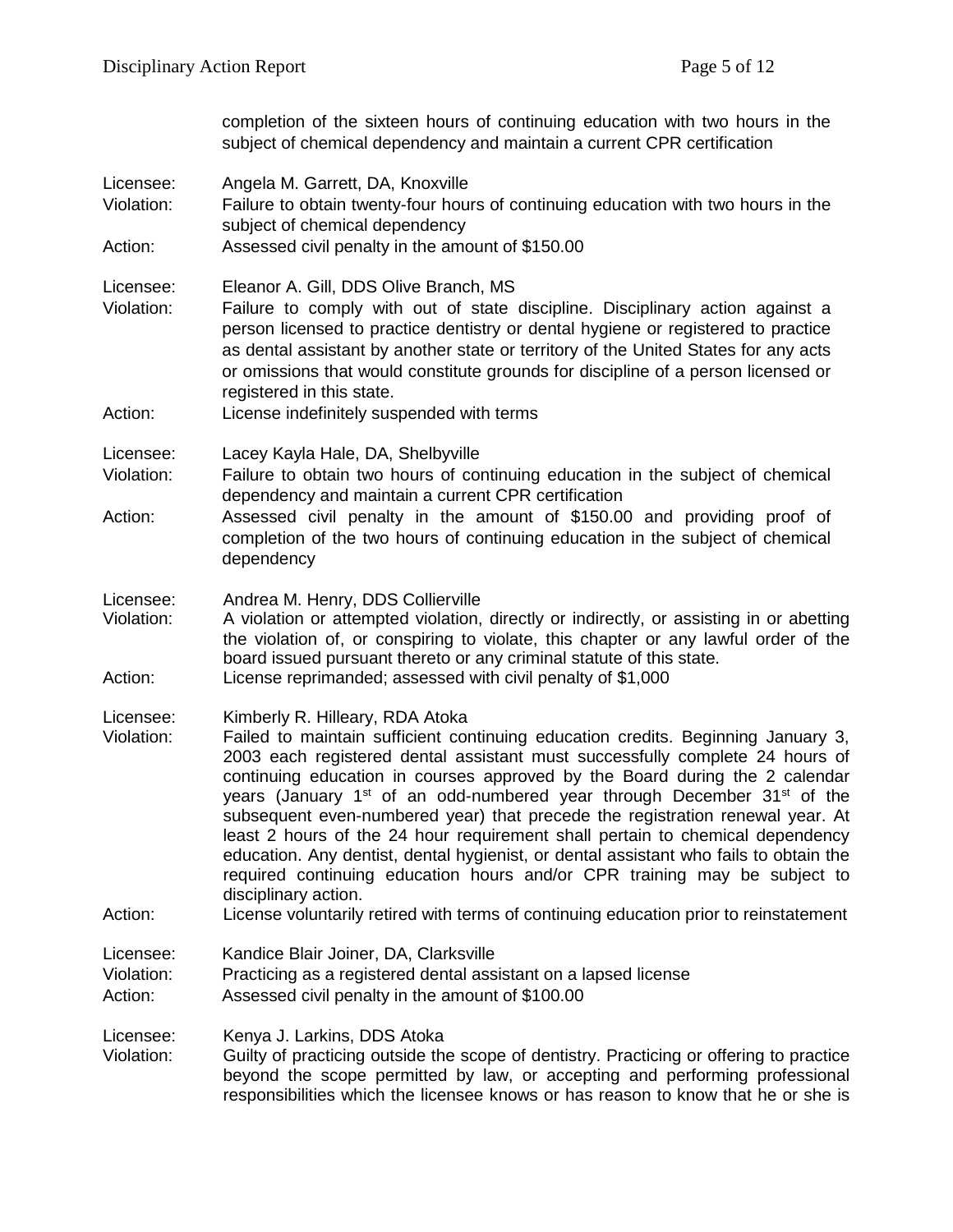| Action:                            | not competent to perform, or performing without adequate supervision professional<br>services which the licensee is authorized to perform only under the supervision of<br>a licensed professional, except in an emergency situation where a person's life or<br>health is in danger.<br>License reprimanded; assessed civil penalty of \$1,500; plus costs not to exceed<br>\$2,000                                                                                                                                                                                                                                                                                                                                                                                                                                                                           |  |
|------------------------------------|----------------------------------------------------------------------------------------------------------------------------------------------------------------------------------------------------------------------------------------------------------------------------------------------------------------------------------------------------------------------------------------------------------------------------------------------------------------------------------------------------------------------------------------------------------------------------------------------------------------------------------------------------------------------------------------------------------------------------------------------------------------------------------------------------------------------------------------------------------------|--|
| Licensee:<br>Violation:<br>Action: | Ashley Lauren Lee, DA, Chapel Hill<br>Practicing as a registered dental assistant on a lapsed license<br>Assessed civil penalty in the amount of \$100.00                                                                                                                                                                                                                                                                                                                                                                                                                                                                                                                                                                                                                                                                                                      |  |
| Licensee:<br>Violation:<br>Action: | Lisa D. Maynard, RDH, Hendersonville<br>Guilty of practicing with an expired, retired, suspended or revoked license, permit,<br>or registration.<br>License reprimanded; assessed civil penalty of \$2,400; plus costs not to exceed<br>\$500                                                                                                                                                                                                                                                                                                                                                                                                                                                                                                                                                                                                                  |  |
| Licensee:<br>Violation:<br>Action: | Karlen Marie McClung, DA, Apison<br>Practicing as a registered dental assistant on a lapsed license<br>Assessed civil penalty in the amount of \$100.00                                                                                                                                                                                                                                                                                                                                                                                                                                                                                                                                                                                                                                                                                                        |  |
| Licensee:<br>Violation:<br>Action: | Ashley Mills, RDA Columbia<br>Failed to maintain sufficient continuing education credits. Beginning January 3,<br>2003, each registered dental assistant must successfully complete twenty four<br>hours of continuing education in courses approved by the Board during the two<br>(2) calendar years (January 1 <sup>st</sup> of an odd-numbered year through December 31 <sup>st</sup><br>of the subsequently even-numbered year) that precede the registration renewal<br>year. At least two hours of the twenty-four hour requirement shall pertain to<br>chemical dependency education. Any dentist, dental hygienist, or dental<br>assistant who fails to obtain the required continuing education hours and/or<br>CPR training may be subject to disciplinary action.<br>License reprimanded with terms; assessed civil penalty of \$150.00 plus costs |  |
|                                    | not to exceed \$1,000.00                                                                                                                                                                                                                                                                                                                                                                                                                                                                                                                                                                                                                                                                                                                                                                                                                                       |  |
| Licensee:<br>Violation:            | Lisa Morris RDH, Chattanooga<br>Guilty of practicing with an expired, retired, suspended or revoked license, permit,<br>or registration.                                                                                                                                                                                                                                                                                                                                                                                                                                                                                                                                                                                                                                                                                                                       |  |
| Action:                            | License reprimanded; assessed civil penalty of \$2,400.00; plus costs not to<br>exceed \$1,000.00                                                                                                                                                                                                                                                                                                                                                                                                                                                                                                                                                                                                                                                                                                                                                              |  |
| Licensee:<br>Violation:<br>Action: | Mercedes Myrick, RDA Memphis<br>Guilty of practicing with an expired, retired, suspended or revoked license,<br>permit, or registration.<br>License Reprimanded; assessed civil penalty of \$4,800 plus costs not to exceed<br>\$3,000.00                                                                                                                                                                                                                                                                                                                                                                                                                                                                                                                                                                                                                      |  |
| Licensee:<br>Violation:            | Charity Faith Penticuff, DA, Rickman<br>Failure to obtain twenty-four hours of continuing education with two hours in the<br>subject of chemical dependency and maintain a current CPR certification                                                                                                                                                                                                                                                                                                                                                                                                                                                                                                                                                                                                                                                           |  |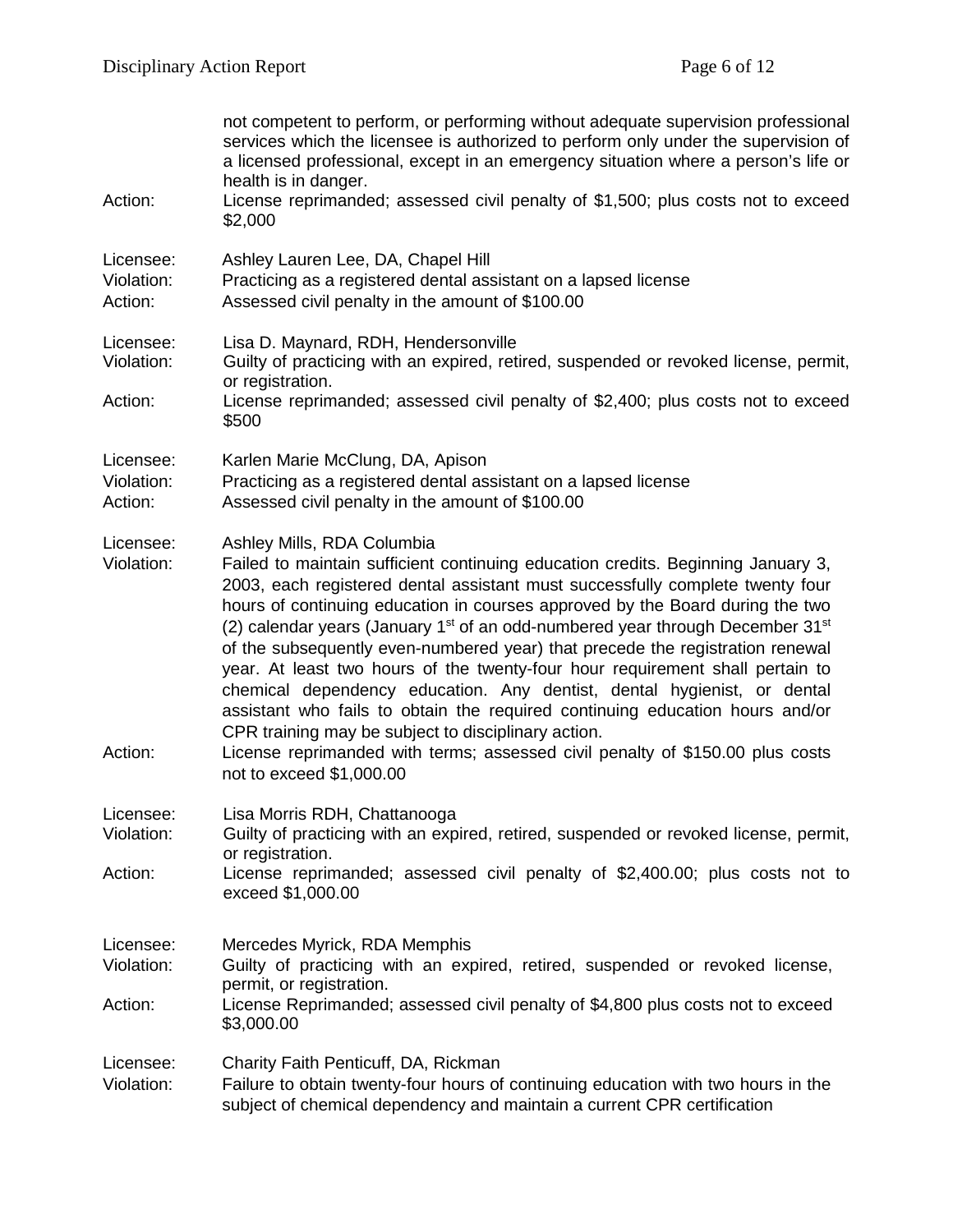Action: Assessed civil penalty in the amount of \$150.00 and providing proof of completion of the twenty-four hours of continuing education with two hours in the subject of chemical dependency and maintain a current CPR certification

#### Licensee: Kimberly Pinkins, RDA, Memphis

- Violation: Failed to properly maintain sufficient continuing education credits. Beginning January 3, 2003, each registered dental assistant must successfully complete twenty four hours of continuing education in courses approved by the Board during the two (2) calendar years (January 1<sup>st</sup> of an odd-numbered year through December  $31<sup>st</sup>$  of the subsequently even-numbered year) that precede the registration renewal year. At least two hours of the twenty-four hour requirement shall pertain to chemical dependency education. Any dentist, dental hygienist, or dental assistant who fails to obtain the required continuing education hours and/or CPR training may be subject to disciplinary action.
- Action: License is reprimanded; assessed civil penalty with terms plus costs not to exceed \$1,000.00

Licensee: Amanda Pope, RDA, Martin

Violation: Guilty of fraudulently obtaining controlled substance and plead guilty in Weakley County Circuit Court. A violation or attempted violation, directly or indirectly, or assisting in or abetting the violation of, or conspiring to violate, this chapter or any lawful order of the board issued pursuant thereto or any criminal statute of this state. Unprofessional, dishonorable or unethical conduct.

Action: License is revoked; assessed costs not to exceed \$1,000.00

Licensee: Anthony V. Price, DDS, Memphis<br>Violation: Guilty of unsanitary office condition

- Guilty of unsanitary office conditions. Disinfection must be accomplished with an appropriate disinfectant that is registered with the EPA and used in accordance with the manufacturer's instructions or with bleach used in a dilution ratio of one (1) to ten (10) or one hundred (100) [1:10 or 1:100]. The disinfection process must be followed between each patient in the absence of a barrier. Documentation must be maintained on al heat sterilizing devices in a log reflecting dates and persons conducting the testing, or by retaining copies of reports from an independent testing entity. The documentation shall be maintained for a period of at least two years. And shall be maintained in the dental office and be made immediately available upon request by an authorized agent of the Tennessee Department of Health.
- Action: License reprimanded with terms; assessed with civil penalty of \$2,000 plus costs not to exceed \$2,000

Licensee: Morris L. Robbins Jr., DDS, Memphis Violation: Practicing as a dentist on a lapsed license Action: Assessed civil penalty in the amount of \$200.00

Licensee: Cheryl A. Scott, DDS, Nashville

- Violation: Failure to obtain two hours of continuing education in the subject of controlled substance prescribing
- Action: Assessed civil penalty in the amount of \$600.00 and providing proof of completion of the two hours of continuing education in the subject of controlled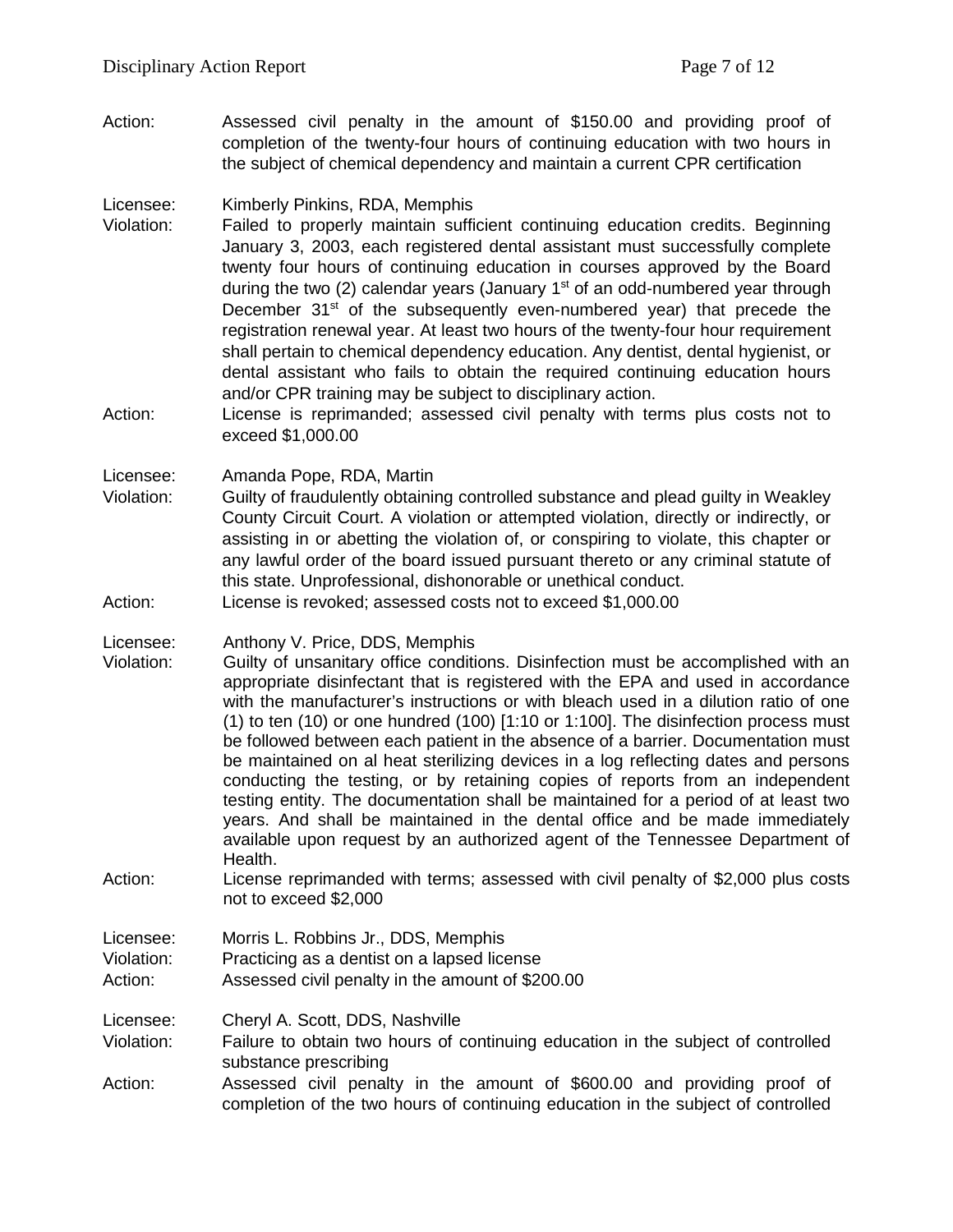substance prescribing

Licensee: James O. Shoemaker, DDS, Memphis

- Violation: Failure to maintain current certification in ACLS (a pediatric dentist may substitute PALS)
- Action: License reprimanded; with terms; assessed civil penalty of \$1,600.00

Licensee: David J. Snodgrass, DDS Franklin

- Violation: Guilty of allowing dental assistant to practice on expired license. Conducting the practice of dentistry so as to permit directly or indirectly an unlicensed person to perform services or work that under the provisions of this chapter can be done legally only by persons licensed to practice dentistry or dental hygiene or as a registered dental assistant. Failing to exercise reasonable diligence to prevent partners, associates, and employees for managing in conduct which would violate any provisions of the Tennessee Dental Practice Act or any rule, regulations or order of the Board.
- Action: License reprimanded; assessed civil penalty of \$1100 plus costs not to exceed \$1000

Licensee: Brandy Dawn Stanley, DA, Smyrna

Violation: Failure to obtain twenty-four hours of continuing education with two hours in the subject of chemical dependency and maintain a current CPR certification

Action: Assessed civil penalty in the amount of \$150.00 and providing proof of completion of the twenty-four hours of continuing education with two hours in the subject of chemical dependency and maintain a current CPR certification

Licensee: Warren K. Stinson, DDS Jefferson City

- Violation: Guilty of pre-signing blank prescription slips. Pre-signing blank prescription forms or using pre-printed or rubber stamped prescription forms containing the dentist's signature or the name of any controlled substances listed in Schedules II, III, IV, and V. Each prescriber shall undertake adequate safeguards and security measures to ensure against loss, improper destruction, theft, or unauthorized use of the tamper-resistant prescriptions in the prescriber's possession. The prescribing dentist must sign the written, printed or computergenerated order on the day it is issued. Dentists shall only allow licensed or registered auxiliary staff to give/hand medications to a patient and only after the dentist has verified that the medication about to be given is the correct medication and correct dosage prescribed.
- Action: License on probation with terms; assessed civil penalty of \$3,000.00 plus costs not to exceed \$5,000.00

Licensee: Chynna Lee Thompson, DH, Oneida

Violation: Practicing as a registered dental hygienist on a lapsed license

Action: Assessed civil penalty in the amount of \$300.00

Licensee: Tonya M. Tomlin, RDA Thompsons Station

Violation: Guilty of fraud and forgery. Unprofessional, dishonorable, or unethical conduct. For registered dental assistants, the Board adopts, as if fully set out herein and to the extent that it does not conflict with state law, rules or Board Position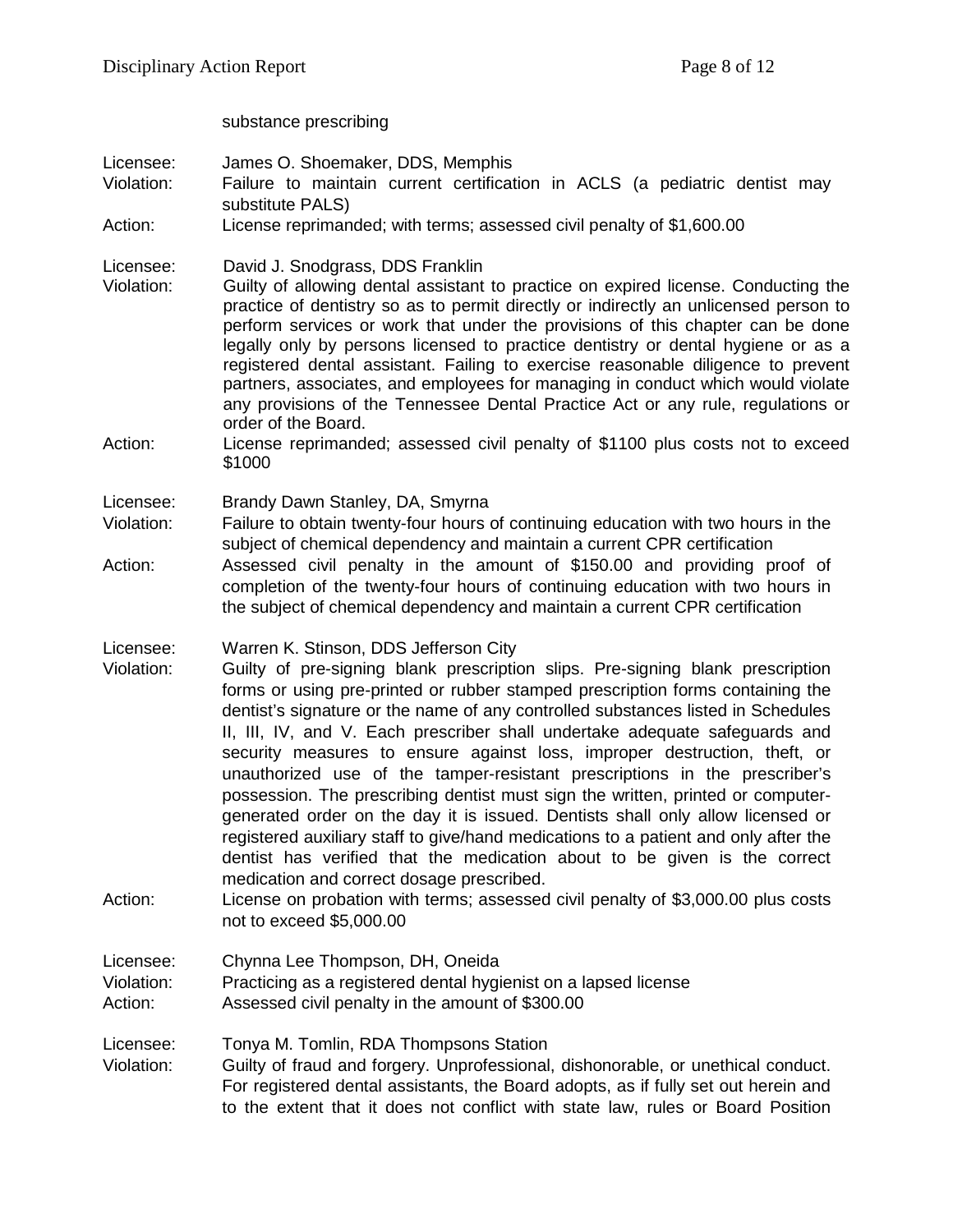Statements, the American Dental Assistants Association (ADAA) Principles of Ethics and Professional Conduct as it may, from time to time, be amended. Action: License placed on probation with terms; assessed with civil penalty of \$1,000.00 plus costs not to exceed \$1,000.00

Licensee: Dellwyn Turnipseed, DMD, Memphis

- Violation: Guilty of unsanitary office conditions. The dentist shall ensure that at least one (1) of the following sterilization procedures is utilized daily for instruments and equipment: Steam autoclave; dry-heat; chemical vapor; disinfectant/chemical sterilant. U.S. Environmental Protection Agency approved disinfectant shall be used in dilution amounts and specified time periods. All heat sterilizing devices must be tested for proper function by means of a biological monitoring system that indicates microorganism kill. The biological monitoring system used must include a control to verify proper microbial incubation. In the event of a positive biological spore test, the dentist must take immediate action to ensure that heat sterilization is being accomplished. Immediate action is defined as following manufacturer guidelines and performing a second biological spore test In the event a second positive biological spore test occurs, the device must be removed from service until repaired. Proof of such repair must be maintained with the testing documentation. Documentation must be maintained on al heat sterilizing devices in a log reflecting dates and persons conducting the testing, or by retaining copies of reports from an independent testing entity. The documentation shall be maintained for a period of at least two years. And shall be maintained in the dental office and be made immediately available upon request by an authorized agent of the Tennessee Department of Health.
- Action: License reprimanded with terms; assessed with civil penalty of \$300 plus costs not to exceed \$2,000

Licensee: Jennifer Lee Uphus, DH, Murfreesboro

Violation: Failure to obtain nineteen hours of continuing education with two hours in the subject of chemical dependency and maintain a current CPR certification Action: Assessed civil penalty in the amount of \$300.00 and providing proof of completion of the nineteen hours of continuing education with two hours in the subject of chemical dependency and maintain a current CPR certification

Licensee: Ryan P. Wilson, DDS Signal Mountain

Violation: Failure to maintain sufficient continuing education credits. Obtain a minimum of four hours of continuing education in the subject of anesthesia and/or sedation as part of the required forty hours of continuing education for dental licensure Action: License reprimanded with terms; assessed civil penalty of \$400.00

Licensee: Aubra R. Wrather, DDS, Covington

Violation: Failure to obtain two hours of continuing education in the subject of controlled substance prescribing and maintain a current CPR certification

Action: Assessed civil penalty in the amount of \$600.00 and providing proof of completion of the two hours of continuing education in the subject of controlled substance prescribing and maintain a current CPR certification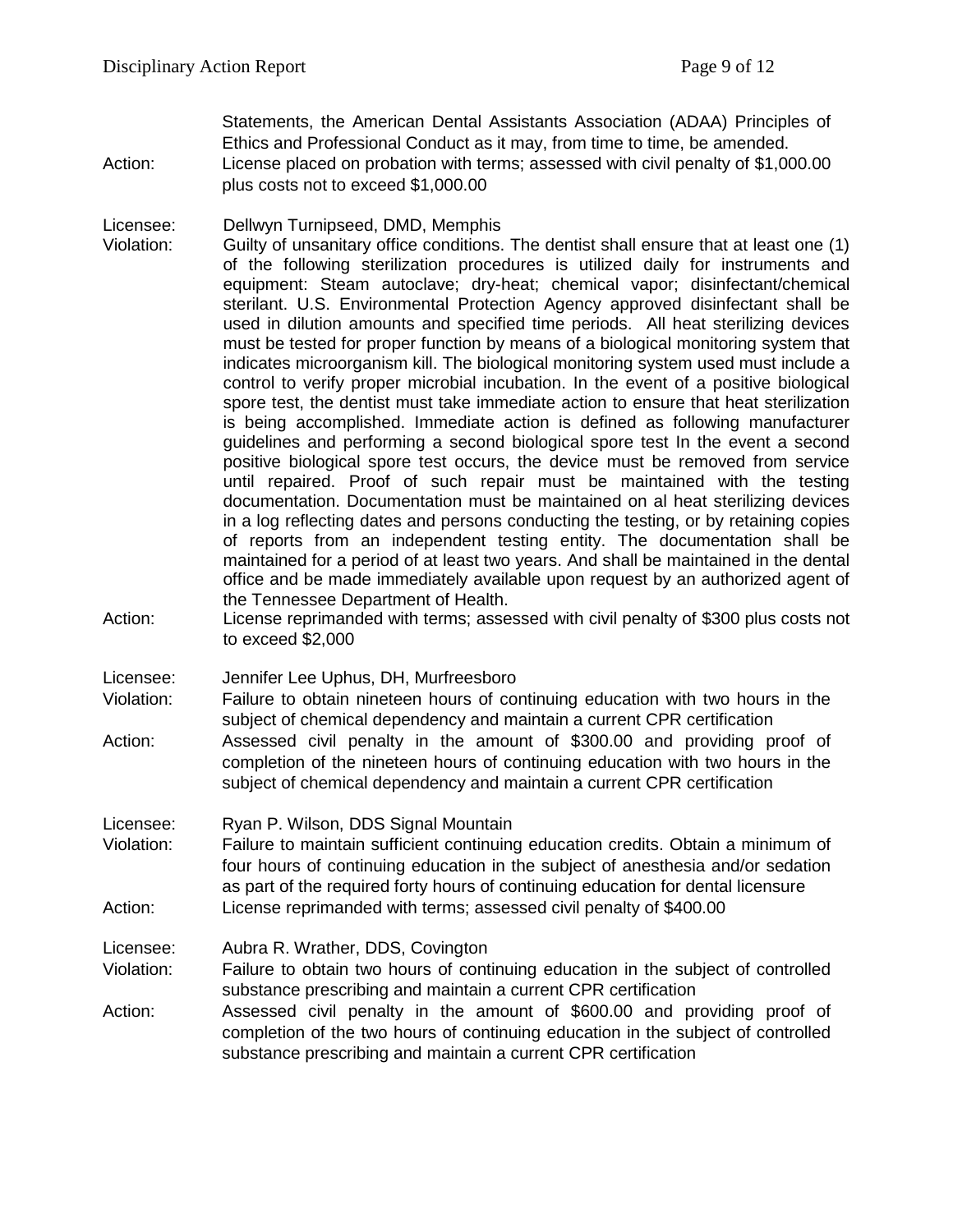# **DIVISION OF EMERGENCY MEDICAL SERVICES**

- Licensee: Jared D. Buys, EMS Dyersburg Violation: Guilty of striking a patient. Any person subject to regulation pursuant to this part may be subject to discipline or may be denied authorization for the following prohibited acts. Violation or attempted violation or assisting in or abetting the violation of or conspiring to violate any of the following: Any provision of this part; any rule or regulation of the board; …neglecting a patient requiring emergency care, following assumption of duty.
- Action: License suspended with terms

#### Licensee: Jereme Hubble, EMS, Tiptonville

- Violation: Pled guilty to a misdemeanor charge of simple possession of a Schedule IV Controlled Substance. Any person subject to regulation pursuant to this part may be subject to discipline or may be denied authorization for the following prohibited acts. Violation or attempted violation or assisting in or abetting the violation of or conspiring to violate any of the following: Any provision of this part; any rule or regulation of the board; any criminal statute of any state or Canadian province, or of the United States or Canada which involves moral turpitude or reflects upon the person's ability to fulfill such person's responsibilities under this part. Action: License was revoked
- 
- Licensee: Kenneth Charles Walker, EMS Chattanooga<br>Violation: Failed drug screen. Any person subiect to re Failed drug screen. Any person subject to regulation pursuant to this part may be subject to discipline or may be denied authorization for the following prohibited acts. Violation or attempted violation or assisting in or abetting the violation of or conspiring to violate any of the following: Any provision of this part; any rule or regulation of the board
- Action: License suspended pending monitoring agreement

# **BOARD OF MASSAGE LICENSURE**

Licensee: \*Carol Mathes, LMT, Jackson<br>Violation: Failed to comply with Tennes Failed to comply with Tennessee Student Assistance Corporation student loan agreement Action: License suspended *\* Delayed Reporting from March, 2016*

# **BOARD OF NURSING**

| Licensee:<br>Violation: | Nancy R. Pulley, LPN, Maryville<br>Failure to comply with Tennessee Student Assistance Corporation student loan<br>agreement.   |
|-------------------------|---------------------------------------------------------------------------------------------------------------------------------|
| Action:                 | License suspended                                                                                                               |
| Licensee:<br>Violation: | Kyle E. Steuer, LPN, Bean Station<br>Failure to comply with Tennessee Student Assistance Corporation student loan<br>agreement. |
| Action:                 | License suspended                                                                                                               |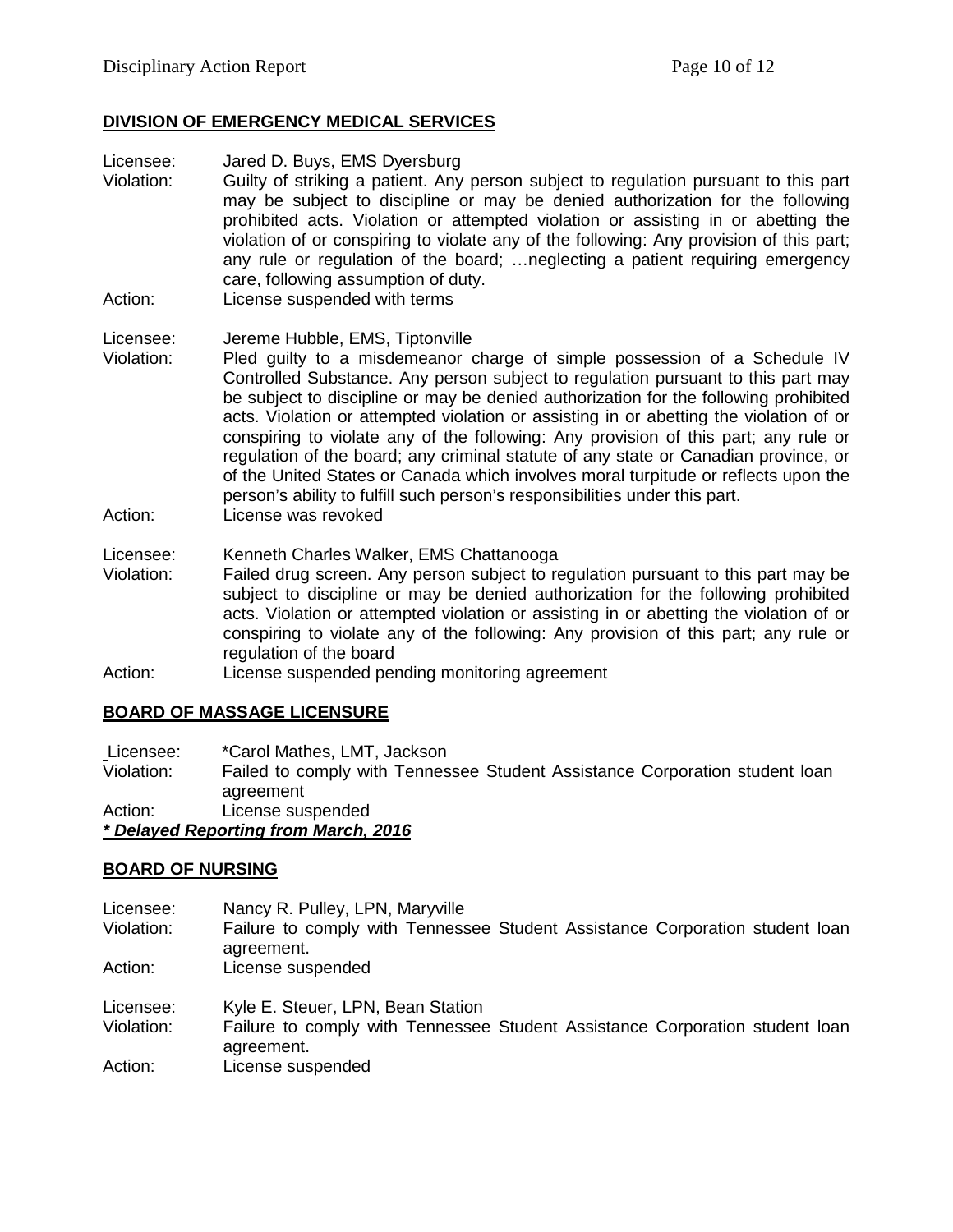| Licensee:  | Charlene M. Wheeler, RN, Arlington                                           |
|------------|------------------------------------------------------------------------------|
| Violation: | Failure to comply with Tennessee Student Assistance Corporation student loan |
|            | agreement.                                                                   |
| Action:    | License suspended                                                            |

#### **BOARD OF PHARMACY**

Licensee: Jessica Carson, PT, East Ridge<br>Violation: Failure to comply with Tenness Failure to comply with Tennessee Student Assistance Corporation student loan agreement. Action: License suspended

#### **BOARD OF VETERINARY MEDICAL EXAMINERS**

Licensee: Richard H. Harlow, DVM

- Violation: Guilty of operating on expired premises permit. Any person who owns or operated any veterinary facility, including mobile clinics, or any other premises where a licensed veterinarian practice or where the practice of veterinary medicine occurs shall apply for and secure a premises permit from the board prior to the commencement of any services that would subject the provider of those services to licensure under this chapter. Any premises in operation on January 1, 1997, shall register with the board by filling out an application as required by the board. It is an offense to knowingly operate a veterinary facility in this state without a premises permit. Unprofessional or unethical conduct or engaging in practices in connection with the practice of veterinary medicine that are in violation of the standards of professional conduct as defined in this section or prescribed by the rules of board; Practice in a facility without a premises permit
- Action: License reprimanded; assessed civil penalty of \$695 and the costs of this action

# **ABUSE REGISTRY**

| Name:       | Larketa Bobo                   |
|-------------|--------------------------------|
| Abuse:      | Physical                       |
| Profession: | Caregiver                      |
| Name:       | <b>Ashley Danielle Cornell</b> |
| Abuse:      | Exploitation                   |
| Profession: | CAN (Revoked)                  |
| Name:       | <b>Kimberly Michelle Duff</b>  |
| Abuse:      | Exploitation                   |
| Profession: | Caregiver                      |
| Name:       | Sara June Fowler               |
| Abuse:      | Exploitation                   |
| Profession: | Caregiver                      |
| Name:       | Shannan Fox                    |
| Abuse:      | Exploitation                   |
| Profession: | Caregiver                      |